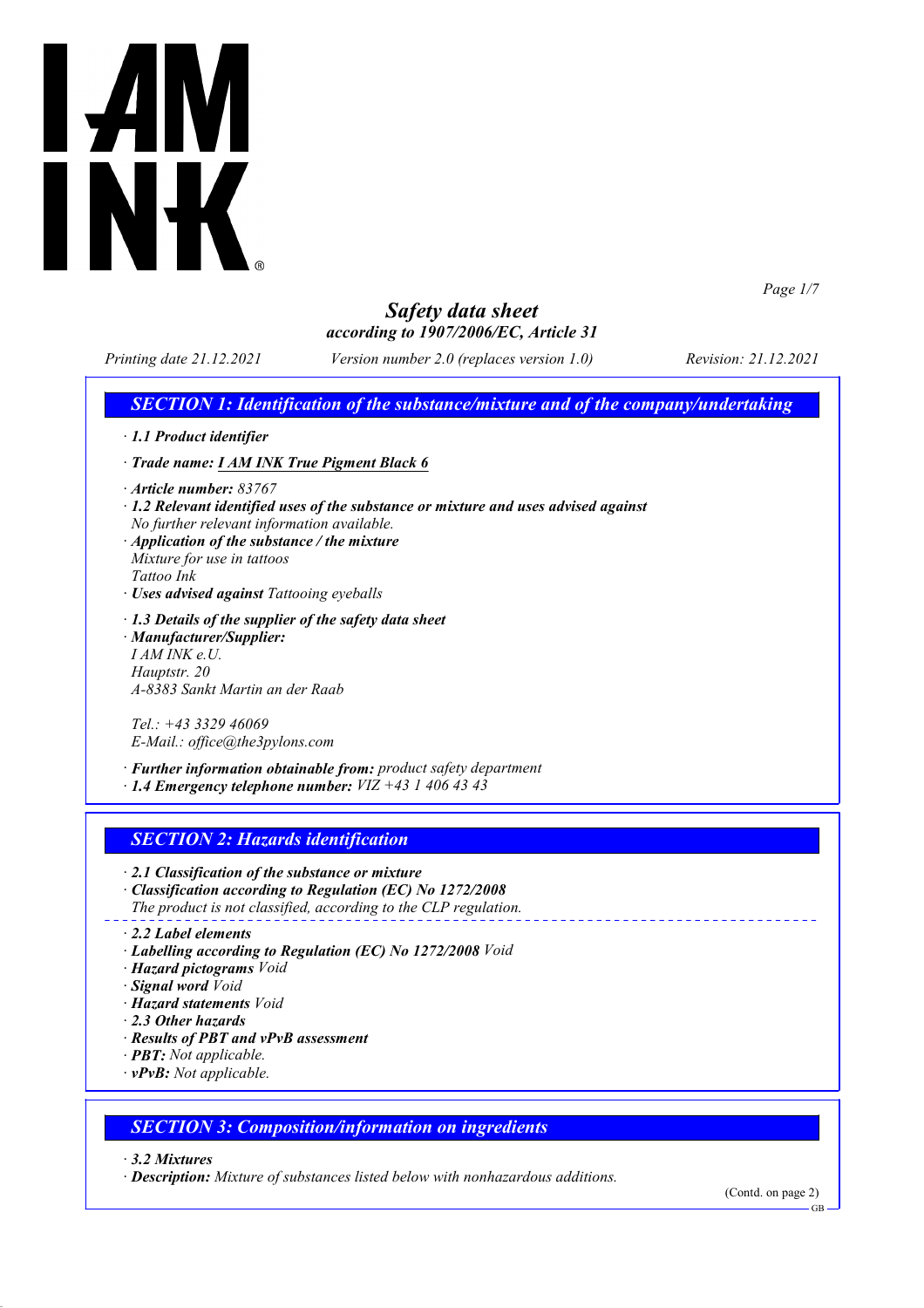### *Printing date 21.12.2021 Version number 2.0 (replaces version 1.0) Revision: 21.12.2021*

#### *Trade name: I AM INK True Pigment Black 6*

|                                           |                  |                                                                             | (Cond. of page 1) |
|-------------------------------------------|------------------|-----------------------------------------------------------------------------|-------------------|
| $\cdot$ Dangerous components:             |                  |                                                                             |                   |
| $CAS: 57-55-6$<br>EINECS: $200 - 338 - 0$ | Propylene glycol | substance with a Community workplace exposure limit $\vert$ 10-25%          |                   |
| $CAS: 1333-86-4$<br>$EINECS: 215-609-9$   | Carbon black     | substance with a Community workplace exposure limit $\sim 2.5{\text -}10\%$ |                   |

*· Additional information: For the wording of the listed hazard phrases refer to section 16.*

## *SECTION 4: First aid measures*

- *· 4.1 Description of first aid measures*
- *· After skin contact: Generally the product does not irritate the skin.*
- *· After eye contact: Rinse opened eye for several minutes under running water.*
- *· After swallowing: If symptoms persist consult doctor.*
- *· 4.2 Most important symptoms and effects, both acute and delayed No further relevant information available.*
- *· 4.3 Indication of any immediate medical attention and special treatment needed*
- *No further relevant information available.*

## *SECTION 5: Firefighting measures*

- *· 5.1 Extinguishing media*
- *· Suitable extinguishing agents: Use fire extinguishing methods suitable to surrounding conditions.*
- *· 5.2 Special hazards arising from the substance or mixture No further relevant information available.*
- *· 5.3 Advice for firefighters*
- *· Protective equipment: No special measures required.*

### *SECTION 6: Accidental release measures*

- *· 6.1 Personal precautions, protective equipment and emergency procedures Not required.*
- *· 6.2 Environmental precautions:*

*Dilute with plenty of water.*

*Do not allow to enter sewers/ surface or ground water.*

- *· 6.3 Methods and material for containment and cleaning up:*
- *Absorb with liquid-binding material (sand, diatomite, acid binders, universal binders, sawdust).*
- *· 6.4 Reference to other sections*
- *See Section 7 for information on safe handling.*
- *See Section 8 for information on personal protection equipment.*
- *See Section 13 for disposal information.*

### *SECTION 7: Handling and storage*

- *· 7.1 Precautions for safe handling No special measures required.*
- *· Information about fire and explosion protection: No special measures required.*
- *· 7.2 Conditions for safe storage, including any incompatibilities*
- *· Storage:*
- *· Requirements to be met by storerooms and receptacles: No special requirements.*
- *· Information about storage in one common storage facility: Not required.*
- *· Further information about storage conditions: None.*
- *· Recommended storage temperature: 6-8°C*
- *· Storage class (TRGS): 12*

(Contd. on page 3)

GB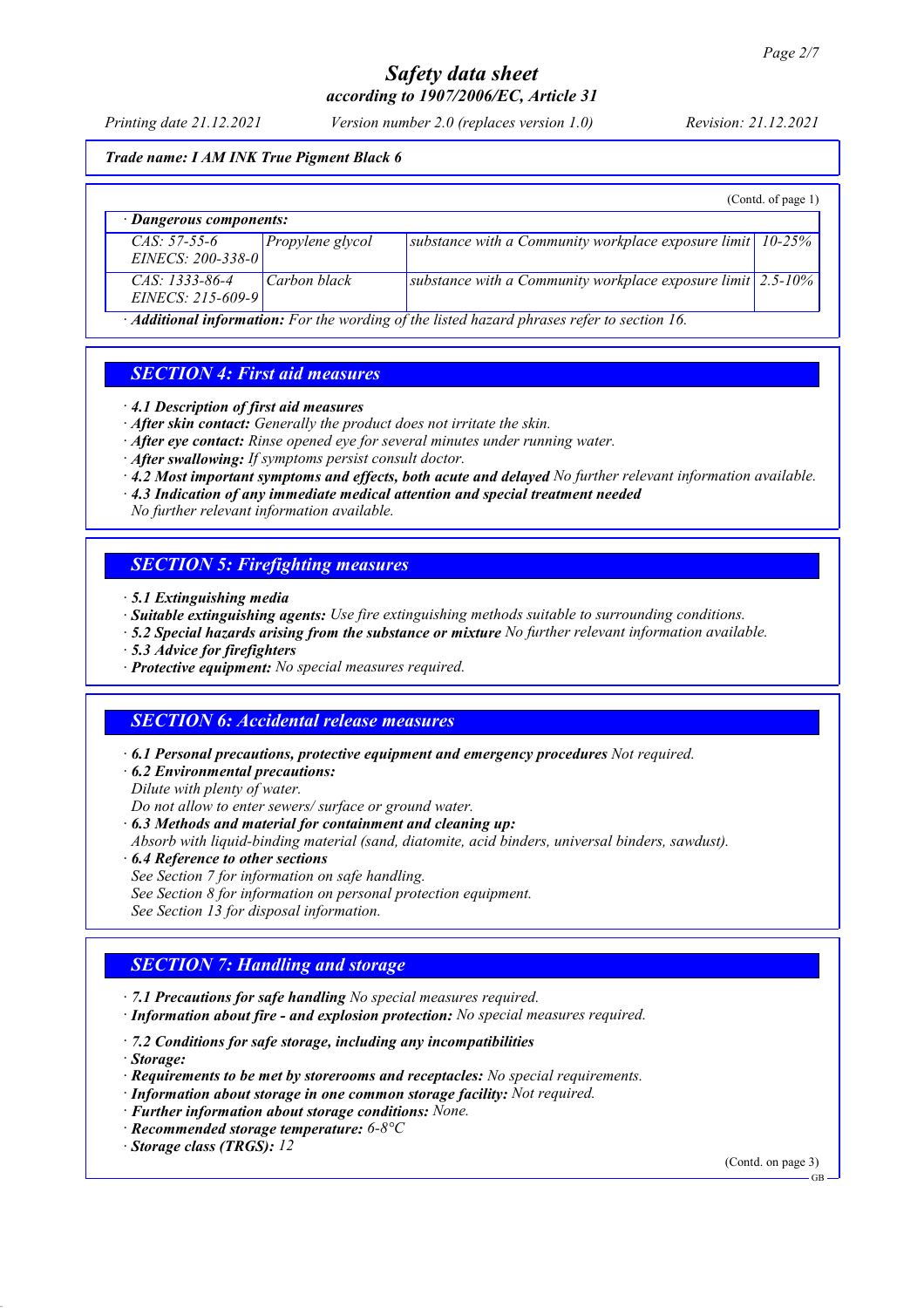#### *Printing date 21.12.2021 Version number 2.0 (replaces version 1.0) Revision: 21.12.2021*

(Contd. of page 2)

*Trade name: I AM INK True Pigment Black 6*

*· 7.3 Specific end use(s) No further relevant information available.*

### *SECTION 8: Exposure controls/personal protection*

|                                                                                        | 8.1 Control parameters                                                                             |                                      |                                            |  |  |
|----------------------------------------------------------------------------------------|----------------------------------------------------------------------------------------------------|--------------------------------------|--------------------------------------------|--|--|
|                                                                                        | · Ingredients with limit values that require monitoring at the workplace:                          |                                      |                                            |  |  |
|                                                                                        | 57-55-6 Propylene glycol                                                                           |                                      |                                            |  |  |
|                                                                                        | WEL Long-term value: $474*10**mg/m^3$ , $150*ppm$<br>*total vapour and particulates **particulates |                                      |                                            |  |  |
|                                                                                        | 1333-86-4 Carbon black                                                                             |                                      |                                            |  |  |
|                                                                                        | WEL Short-term value: $7 mg/m3$                                                                    |                                      |                                            |  |  |
|                                                                                        | Long-term value: $3.5$ mg/m <sup>3</sup>                                                           |                                      |                                            |  |  |
| $\cdot$ DNELs                                                                          |                                                                                                    |                                      |                                            |  |  |
|                                                                                        | 57-55-6 Propylene glycol                                                                           |                                      |                                            |  |  |
| Oral                                                                                   | DNEL Long-term - oral, systemic effects                                                            |                                      | 85 mg/kg bw/day (general public)           |  |  |
| Dermal                                                                                 | DNEL Long-term - dermal, systemic effects                                                          |                                      | 213 mg/kg bw/day (general public)          |  |  |
|                                                                                        | Inhalative DNEL long-term - inhalation local effects                                               |                                      | $10$ mg/m <sup>3</sup> (Worker)            |  |  |
|                                                                                        |                                                                                                    |                                      | 10 mg/m <sup>3</sup> (general public)      |  |  |
|                                                                                        | DNEL Long-term - inhalation, systemic effects                                                      |                                      | 168 mg/m <sup>3</sup> /day (Worker)        |  |  |
|                                                                                        |                                                                                                    |                                      | 50 mg/m <sup>3</sup> /day (general public) |  |  |
| $\cdot$ PNECs                                                                          |                                                                                                    |                                      |                                            |  |  |
|                                                                                        | 57-55-6 Propylene glycol                                                                           |                                      |                                            |  |  |
|                                                                                        | PNEC short term, fresh water                                                                       | 260 mg/l (Aquatic organisms)         |                                            |  |  |
|                                                                                        | PNEC short term, sea water                                                                         | 26 mg/l (Aquatic organisms)          |                                            |  |  |
|                                                                                        | PNEC short term, sewage plant                                                                      | 2,000 mg/l (Aquatic organisms)       |                                            |  |  |
| PNEC short term fresh water sediment                                                   |                                                                                                    | 572 mg/kg (Aquatic organisms)        |                                            |  |  |
| PNEC short term soil                                                                   |                                                                                                    | 50 mg/kg (teresstric organismens)    |                                            |  |  |
| PNEC short term sea water sediment                                                     |                                                                                                    | 57.2 mg/kg (Aquatic organisms)       |                                            |  |  |
| PNEC short term, intermittent releases $183$ mg/l (Aquatic organisms)                  |                                                                                                    |                                      |                                            |  |  |
| PNEC secondary poisoning                                                               |                                                                                                    | 1,133 mg/kg KG/d (Aquatic organisms) |                                            |  |  |
| · Additional information: The lists valid during the making were used as basis.        |                                                                                                    |                                      |                                            |  |  |
| 8.2 Exposure controls<br>Appropriate engineering controls No further data; see item 7. |                                                                                                    |                                      |                                            |  |  |

*· Individual protection measures, such as personal protective equipment*

*· General protective and hygienic measures:*

*The usual precautionary measures are to be adhered to when handling chemicals.*

- *· Respiratory protection: Not required.*
- *· Hand protection*

*The glove material has to be impermeable and resistant to the product/ the substance/ the preparation.*

*Due to missing tests no recommendation to the glove material can be given for the product/ the preparation/ the chemical mixture.*

*Selection of the glove material on consideration of the penetration times, rates of diffusion and the degradation*

*· Material of gloves*

*The selection of the suitable gloves does not only depend on the material, but also on further marks of quality and varies from manufacturer to manufacturer. As the product is a preparation of several substances, the resistance of the glove material can not be calculated in advance and has therefore to be checked prior to the application.*

(Contd. on page 4)

GB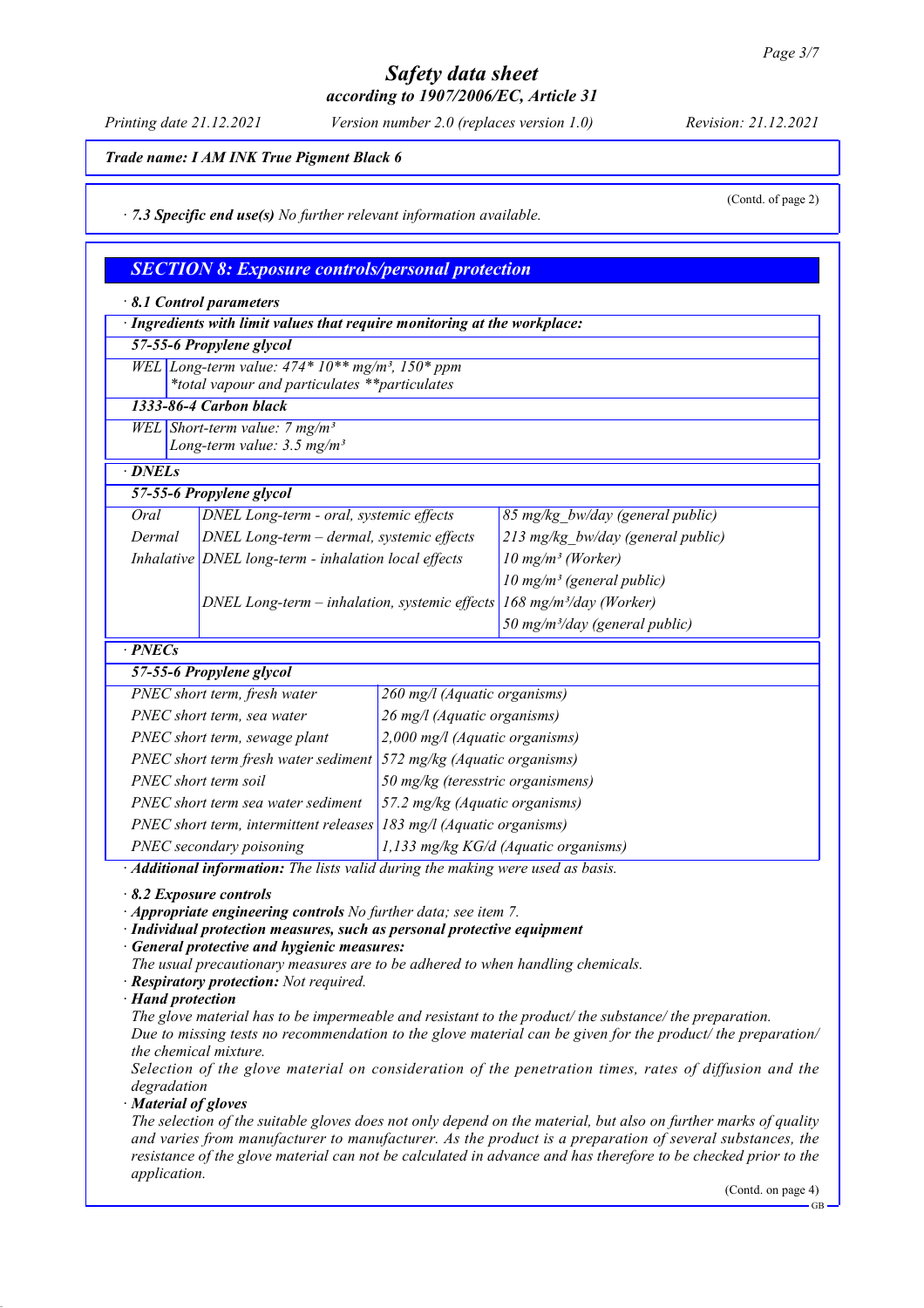### *Printing date 21.12.2021 Version number 2.0 (replaces version 1.0) Revision: 21.12.2021*

(Contd. of page 3)

*Trade name: I AM INK True Pigment Black 6*

### *· Penetration time of glove material*

*The exact break through time has to be found out by the manufacturer of the protective gloves and has to be observed.*

*· Eye/face protection Goggles recommended during refilling*

# *SECTION 9: Physical and chemical properties*

| · 9.1 Information on basic physical and chemical properties |                                                        |  |  |
|-------------------------------------------------------------|--------------------------------------------------------|--|--|
| <b>General Information</b>                                  |                                                        |  |  |
| · Physical state                                            | Fluid                                                  |  |  |
| $\cdot$ Colour:                                             | Black                                                  |  |  |
| $\cdot$ Odour:                                              | Characteristic                                         |  |  |
| · Odour threshold:                                          | Not determined.                                        |  |  |
| · Melting point/freezing point:                             | Undetermined.                                          |  |  |
| · Boiling point or initial boiling point and boiling        |                                                        |  |  |
| range                                                       | 100 °C (7732-18-5 water, distilled, conductivity or of |  |  |
|                                                             | similar purity)                                        |  |  |
| · Flammability                                              | Not applicable.                                        |  |  |
| · Lower and upper explosion limit                           |                                                        |  |  |
| · Lower:                                                    | 2.6 Vol %                                              |  |  |
| $\cdot$ Upper:                                              | 12.6 Vol %                                             |  |  |
| · Flash point:                                              | Not applicable.                                        |  |  |
| · Auto-ignition temperature:                                | Product is not selfigniting.                           |  |  |
| · Decomposition temperature:                                | Not determined.                                        |  |  |
| $\cdot$ pH at 20 $\degree$ C                                | ~27.12                                                 |  |  |
| · Viscosity:                                                |                                                        |  |  |
| · Kinematic viscosity                                       | Not determined.                                        |  |  |
|                                                             | Not determined.                                        |  |  |
| $\cdot$ Dynamic:                                            |                                                        |  |  |
| · Solubility                                                |                                                        |  |  |
| $\cdot$ water:                                              | Fully miscible.                                        |  |  |
| · Partition coefficient n-octanol/water (log value)         | Not determined.                                        |  |  |
| · Vapour pressure:                                          | Not determined.                                        |  |  |
| $\cdot$ Density and/or relative density                     |                                                        |  |  |
| $\cdot$ Density at 20 °C:                                   | $1.054$ g/cm <sup>3</sup>                              |  |  |
| $\cdot$ Relative density                                    | Not determined.                                        |  |  |
| $\cdot$ <i>Vapour density</i>                               | Not determined.                                        |  |  |
| $\cdot$ 9.2 Other information                               |                                                        |  |  |
| $\cdot$ Appearance:                                         |                                                        |  |  |
| $\cdot$ Form:                                               | Fluid                                                  |  |  |
| · Important information on protection of health and         |                                                        |  |  |
| environment, and on safety.                                 |                                                        |  |  |
| · Explosive properties:                                     | Product does not present an explosion hazard.          |  |  |
| · Solvent content:                                          |                                                        |  |  |
| $\cdot$ Organic solvents:                                   | 14.0%                                                  |  |  |
| $\cdot$ Water:                                              | 73.5 %                                                 |  |  |
| $\cdot$ VOC (EC)                                            | 14.00 %                                                |  |  |
| Change in condition                                         |                                                        |  |  |
| · Evaporation rate                                          | Not determined.                                        |  |  |
| · Information with regard to physical hazard classes        |                                                        |  |  |
| $\cdot$ Explosives                                          | Void                                                   |  |  |
| · Flammable gases                                           | Void                                                   |  |  |
| · Aerosols                                                  | Void                                                   |  |  |
| · Oxidising gases                                           | Void                                                   |  |  |
|                                                             |                                                        |  |  |
|                                                             | (Contd. on page 5)                                     |  |  |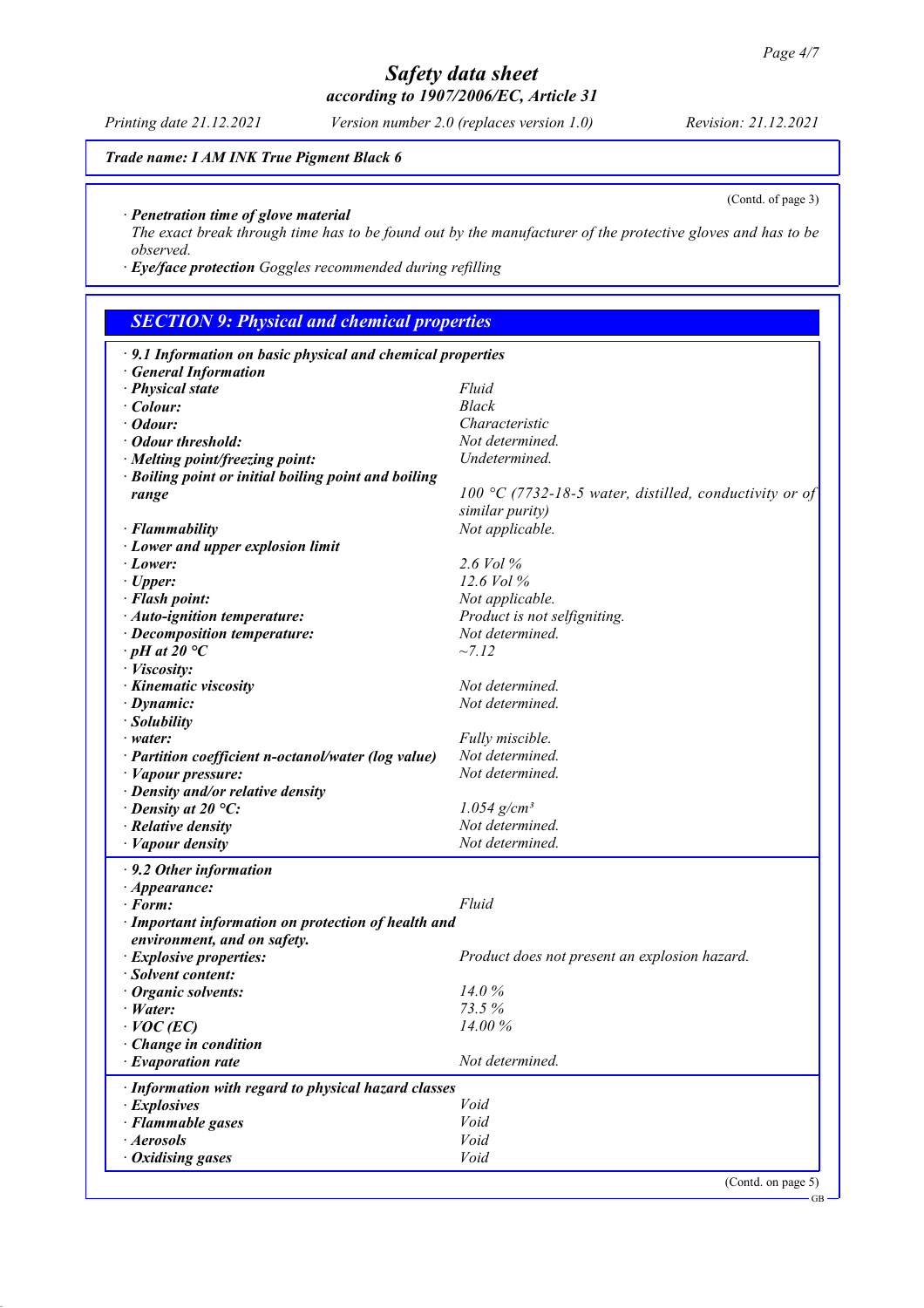*Printing date 21.12.2021 Version number 2.0 (replaces version 1.0) Revision: 21.12.2021*

*Trade name: I AM INK True Pigment Black 6*

|                                                 |      | (Contd. of page 4) |
|-------------------------------------------------|------|--------------------|
| · Gases under pressure                          | Void |                    |
| $\cdot$ Flammable liquids                       | Void |                    |
| · Flammable solids                              | Void |                    |
| · Self-reactive substances and mixtures         | Void |                    |
| · Pyrophoric liquids                            | Void |                    |
| · Pyrophoric solids                             | Void |                    |
| · Self-heating substances and mixtures          | Void |                    |
| · Substances and mixtures, which emit flammable |      |                    |
| gases in contact with water                     | Void |                    |
| $\cdot$ Oxidising liquids                       | Void |                    |
| $\cdot$ Oxidising solids                        | Void |                    |
| $\cdot$ Organic peroxides                       | Void |                    |
| Corrosive to metals                             | Void |                    |
| · Desensitised explosives                       | Void |                    |

### *SECTION 10: Stability and reactivity*

*· 10.1 Reactivity No further relevant information available.*

- *· 10.2 Chemical stability*
- *· Thermal decomposition / conditions to be avoided: No decomposition if used according to specifications.*
- *· 10.3 Possibility of hazardous reactions No dangerous reactions known.*
- *· 10.4 Conditions to avoid No further relevant information available.*
- *· 10.5 Incompatible materials: No further relevant information available.*
- *· 10.6 Hazardous decomposition products: No dangerous decomposition products known.*

## *SECTION 11: Toxicological information*

*· 11.1 Information on hazard classes as defined in Regulation (EC) No 1272/2008*

*· Acute toxicity*

*· LD/LC50 values relevant for classification:*

*57-55-6 Propylene glycol*

*Oral LD50 2,000 mg/kg (rat)*

*Dermal LD50 20,800 mg/kg (rabbit)*

*1333-86-4 Carbon black*

*Oral LD50 10,000 mg/kg (rat)*

*· 11.2 Information on other hazards*

*· Endocrine disrupting properties*

*None of the ingredients is listed.*

## *SECTION 12: Ecological information*

*· 12.1 Toxicity*

- *· Aquatic toxicity: No further relevant information available.*
- *· 12.2 Persistence and degradability No further relevant information available.*
- *· 12.3 Bioaccumulative potential No further relevant information available.*
- *· 12.4 Mobility in soil No further relevant information available.*
- *· 12.5 Results of PBT and vPvB assessment*
- *· PBT: Not applicable.*

*· vPvB: Not applicable.*

(Contd. on page 6)

GB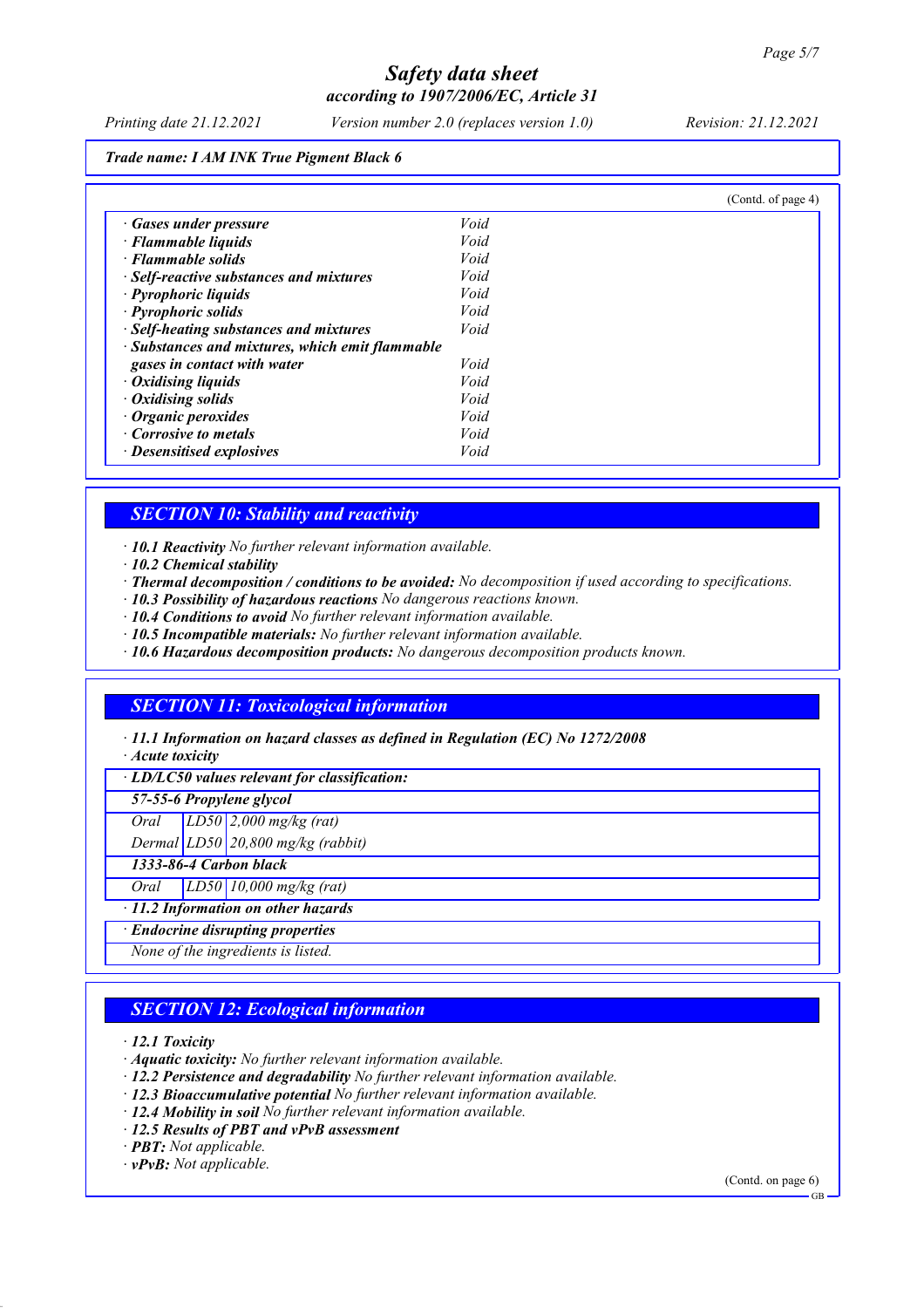#### *Printing date 21.12.2021 Version number 2.0 (replaces version 1.0) Revision: 21.12.2021*

### *Trade name: I AM INK True Pigment Black 6*

(Contd. of page 5)

- *· 12.6 Endocrine disrupting properties*
- *The product does not contain substances with endocrine disrupting properties.*
- *· 12.7 Other adverse effects No further relevant information available.*
- *· Additional ecological information:*
- *· General notes:*

*Water hazard class 1 (German Regulation) (Self-assessment): slightly hazardous for water Do not allow undiluted product or large quantities of it to reach ground water, water course or sewage system.*

### *SECTION 13: Disposal considerations*

- *· 13.1 Waste treatment methods*
- *· Recommendation Smaller quantities can be disposed of with household waste.*
- *· Uncleaned packaging:*
- *· Recommendation: Disposal must be made according to official regulations.*
- *· Recommended cleansing agents: Water, if necessary together with cleansing agents.*

## *SECTION 14: Transport information*

| 14.1 UN number or ID number<br>ADR, IMDG, IATA                                                    | not regulated   |  |
|---------------------------------------------------------------------------------------------------|-----------------|--|
| $\cdot$ 14.2 UN proper shipping name<br>ADR, IMDG, IATA                                           | not regulated   |  |
| $\cdot$ 14.3 Transport hazard class(es)                                                           |                 |  |
| · ADR, ADN, IMDG, IATA<br>· Class                                                                 | not regulated   |  |
| 14.4 Packing group<br>ADR, IMDG, IATA                                                             | not regulated   |  |
| 14.5 Environmental hazards:                                                                       | Not applicable. |  |
| 14.6 Special precautions for user                                                                 | Not applicable. |  |
| $\cdot$ 14.7 Maritime transport in bulk according to IMO<br>Not applicable.<br><i>instruments</i> |                 |  |
| · UN "Model Regulation":                                                                          | not regulated   |  |
|                                                                                                   |                 |  |

## *SECTION 15: Regulatory information*

*· 15.1 Safety, health and environmental regulations/legislation specific for the substance or mixture: (Substances not listed)*

*None of the ingredients is listed.*

*· Directive 2012/18/EU*

- *· Named dangerous substances ANNEX I None of the ingredients is listed.*
- *· National regulations:*

*· VOC (EU) 654.6 g/l*

*· 15.2 Chemical safety assessment: A Chemical Safety Assessment has not been carried out.*

(Contd. on page 7)

GB